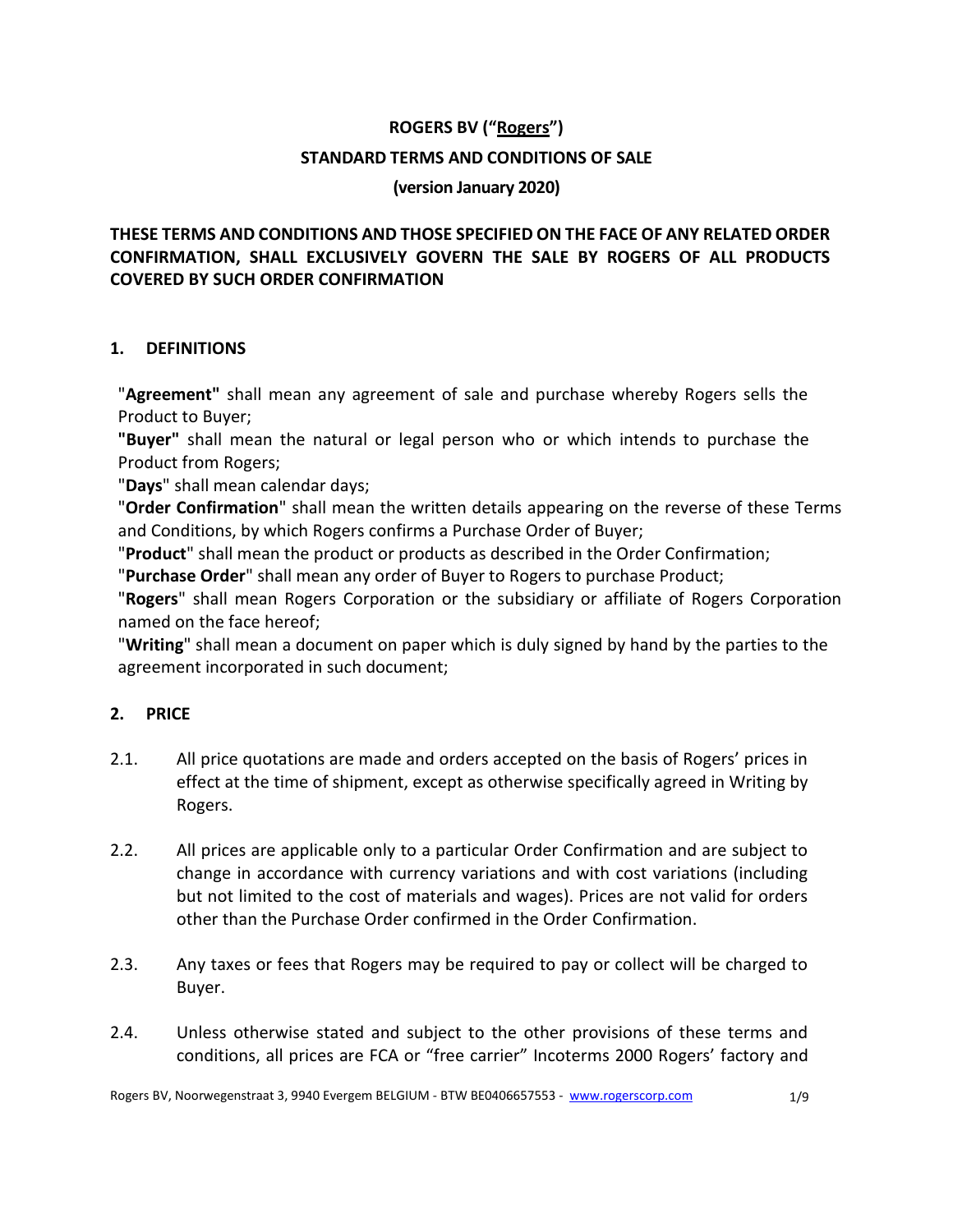do not include insurance, duties, taxes, and similar charges which the Buyer is required to pay.

2.5. All payments shall be made in United States funds or in the currency stipulated in the Rogers' valid offer, written order-acknowledgement or invoice.

## **3. TERMS**

- 3.1. Terms of payment are net thirty (30) Days from the date of invoice except as otherwise stated in Writing.
- 3.2. Any objection to or protest of an invoice shall be submitted to Rogers within eight (8) Days as from the invoice date.
- 3.3. If payment has not been made on the due date as specified in Article 3.1, Rogers shall, without prior notice, ipso jure, and without prejudice to any other right or remedy available to it by contract or by law, be entitled to:

(a) claim late interest on any unpaid invoice at the interest rate as defined in Article 5 of the Law of August 2, 2002 regarding the action against arrears of payment in commercial transactions ("*concernant la lutte contre le retard de paiement dans les transactions commerciales" / "betreffende de bestrijding van de betalingsachterstand bij handelstransacties*") and such interest shall be due from the due date of the payment until the date the payment has been made in full, and/or

(b) suspend any further deliveries whether under the same agreement or under any other agreement, until full payment, and

(c) claim reasonable collection costs (including legal fees and expenses) payable as incurred by Rogers.

## **4. SHIPPING, DELIVERY AND RETENTION OF TITLE**

- 4.1. Rogers shall have no responsibility to obtain or maintain insurance with respect to the Product sold to Buyer, and the risk of damage to or loss of the Product or any portion thereof and, without prejudice to the other terms and conditions, all responsibility of Rogers with respect to the Product shall cease when it has been delivered to the appropriate carrier for shipment to Buyer, properly addressed or with the proper bills of lading attached, whether or not freight is prepaid.
- 4.2. Unless specific shipping instructions are received from Buyer substantially before the shipment date, Rogers reserves the right to use its judgment in selecting the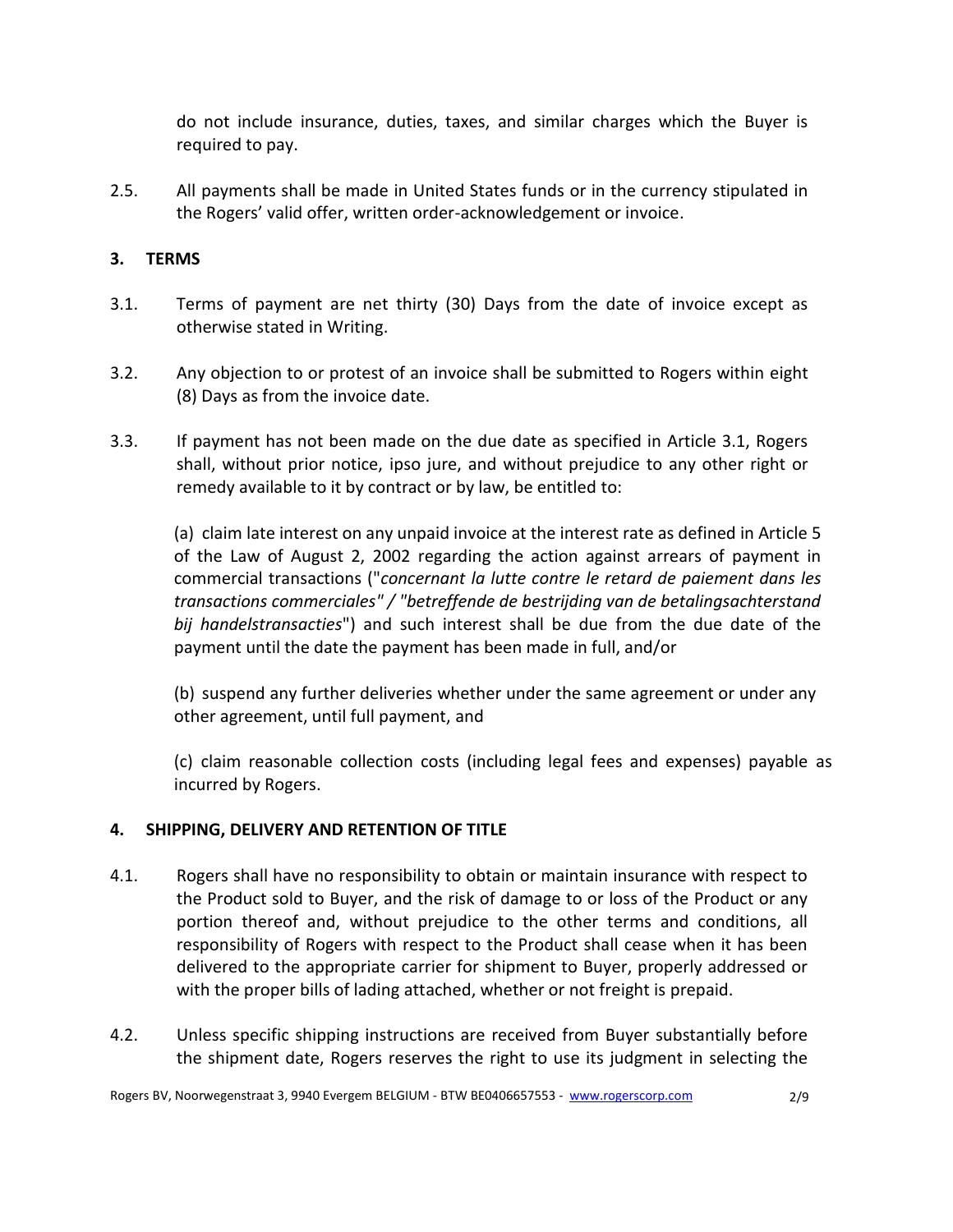means of shipment. Additional shipping costs incurred at the request of Buyer will be charged to Buyer.

- 4.3. Shipping dates given by Rogers in advance of actual shipment are estimates only.
- 4.4. Title to the Product shall remain with Rogers until full payment of the price for the Product in accordance with Article 2 and 3 of these Terms and Conditions.

## **5. WARRANTY**

- 5.1. Rogers warrants for twelve (12) months after delivery, or for the shelf life of the Product specified by Rogers if such shelf life is shorter than 12 months, unless indicated to the contrary in Writing, that the Product shall be free from hidden defects in materials and workmanship. Rogers makes no warranty with respect to, and shall not be liable for, any defects that are caused by the processing of Product after delivery to Buyer, by the integration of Product into or with other products, or any other actions taken or caused by Buyer or its customers.
- 5.2. In case of non-compliance with Article 5.1 and subject to Buyer's performance of its obligations under Articles 5.3 and 5.4, the liability of Rogers under this warranty is, at Rogers' option, limited to:
	- (a) repairing the Product (to the extent such repair is possible); or
	- (b) providing a replacement Product; or
	- (c) fully refunding the price paid by Buyer for the Product.
- 5.3. Buyer is fully responsible for inspecting the Product upon delivery and verifying that the Product is in satisfactory condition. If and only if delivery has not yet been accepted by signature of the Buyer on the delivery document, complaints with regard to any apparent defects and non-conformity of the Products covered by the Order Confirmation shall be submitted by a duly signed registered letter within five (5) Days from the day of the delivery of the Product.
- 5.4. Any complaints with regard to hidden defects shall be submitted to Rogers by a duly signed registered letter within fifteen (15) Days from the date on which Buyer should have reasonably discovered the hidden defect and at the latest within twelve (12) months after the date of delivery of the Product.
- 5.5. This warranty is for the benefit of, and must be exercised directly by, Buyer only, and shall not convey any rights whatsoever to any third party, to the extent permitted by law.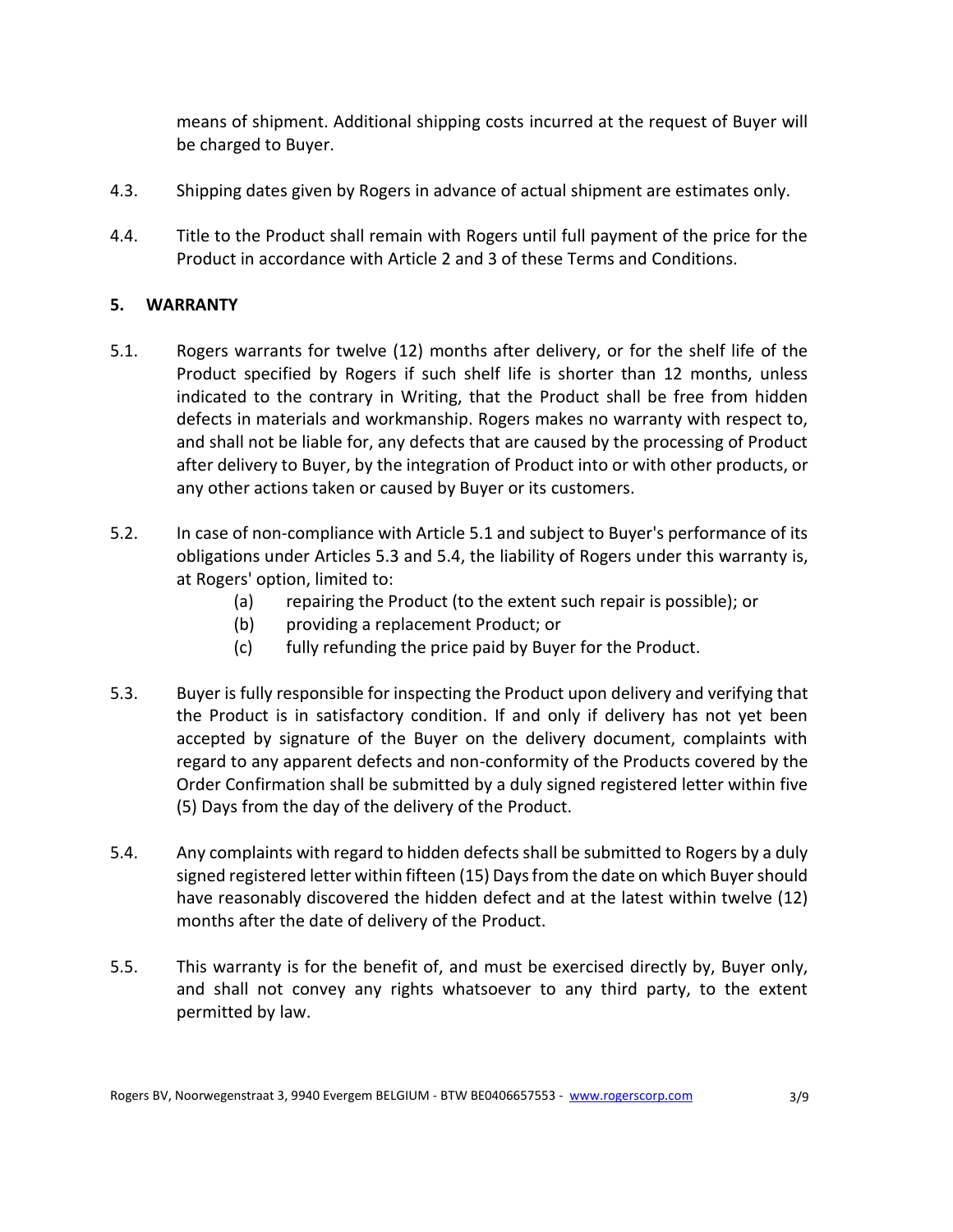### 5.6. **ROGERS MAKES NO OTHER WARRANTY, EXPRESS OR IMPLIED, AND DISCLAIMS THE EXISTENCE OF ANY OTHER WARRANTY WHETHER OF MERCHANTABILITY, FITNESS FOR A PARTICULAR PURPOSE, OR OTHERWISE.**

- 5.7. Product delivered by Rogers shall not be considered defective if it is in accordance with specifications or drawings agreed upon in writing between Rogers and Buyer, or in the absence of any such written agreement, with Rogers' internal specifications ("**Specifications**"). Buyer assumes full responsibility for the Specifications. No allowance will be granted for any repairs made by Buyer without written consent of Rogers.
- 5.8. Damage incurred after delivery or at Buyer's location such as in the process of inspection, handling, and repackaging shall be the sole responsibility of Buyer.
- 5.9. Except as Rogers may otherwise agree in a separate Writing signed by an authorized officer, Rogers makes no representations or warranties, express or implied, regarding compliance (including, without limitation, notification and/or registration) in the manufacture, distribution in commerce, processing, use, or disposal of any Product, or the constituent substances thereof, with any law or regulation relating to environmental protection or toxic or hazardous substances..

#### **6. RETURNS**

- 6.1. No return shall be shipped to Rogers except after securing written instructions from Rogers.
- 6.2. Rogers shall have the sole right to determine whether returned articles or parts shall be repaired or replaced (see Article 5.2 above).
- 6.3. Rogers agrees to assume roundtrip transportation costs for defective or nonconforming (parts of the Product in an amount not to exceed normal truck common carrier shipping charges, provided, however, that if Rogers' inspection discloses that the returned Product or part of the Product does not require repair or replacement, Rogers' usual charges will apply and Buyer shall assume roundtrip shipping charges.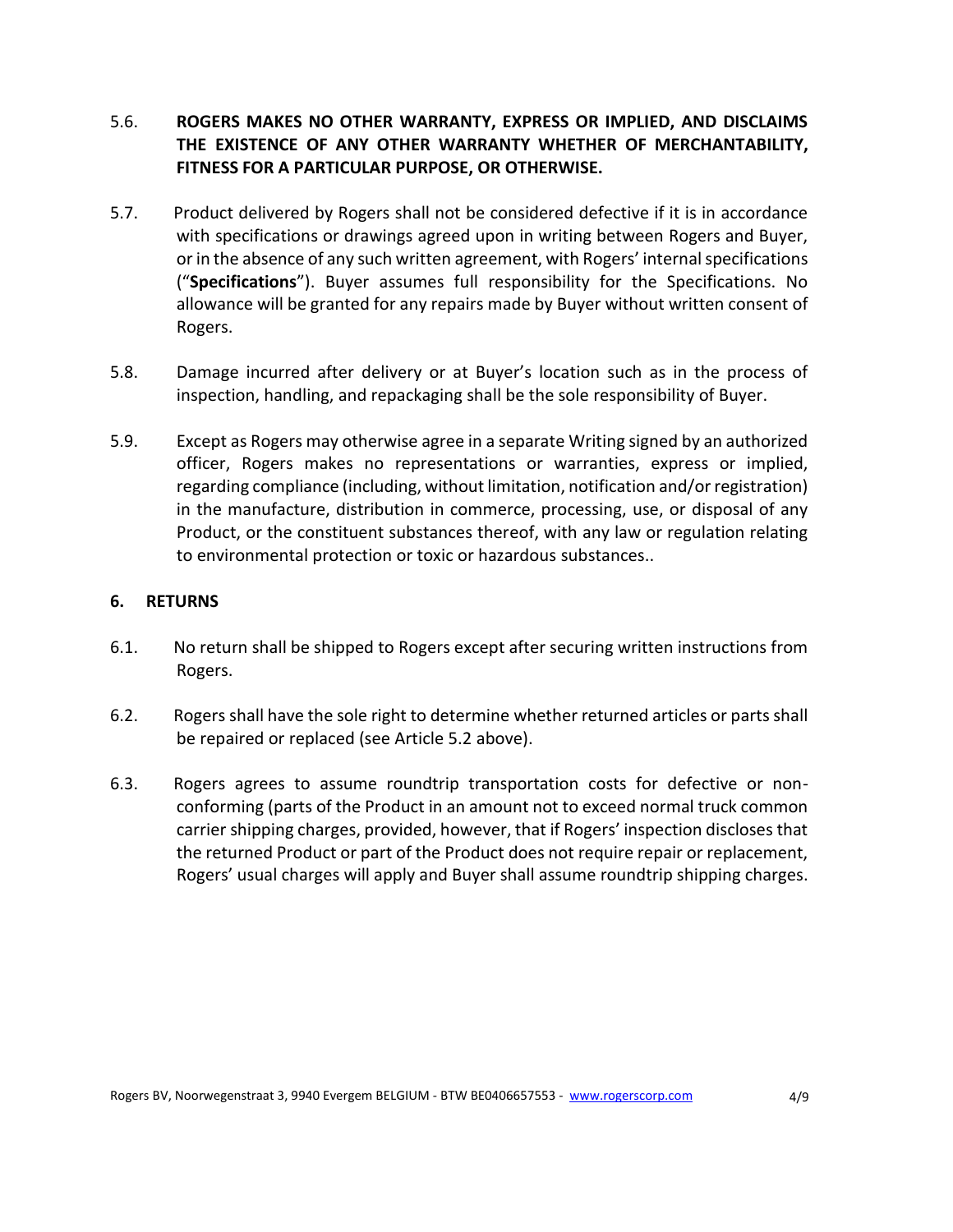### **7. LIMITATION OF LIABILITY – FORCE MAJEURE**

7.1. To the extent permitted by the law, Rogers shall not be liable to Buyer whether in tort (including for negligence), in contract, or otherwise, for any indirect, consequential, incidental, special, exemplary or punitive damages, or costs or expenses, including but not limited to loss of revenue, loss of profit or loss of time.

# **TO THE EXTENT PERMITTED BY THE LAW, ROGERS SHALL NOT IN ANY EVENT BE LIABLE TO BUYER FOR ANY DIRECT DAMAGES OR COSTS IN ANY AMOUNT GREATER THAN THE PURCHASE PRICE RECEIVED BY ROGERS FOR SUCH PRODUCT.**

- 7.2. To the extent permitted by the law, the limitation of liability as specified in Article 7.1 above shall not be applicable if and only if damage is caused by personal willful misconduct or fraud of Rogers.
- 7.3. Rogers shall not be liable for any loss or damage suffered by Buyer resulting directly or indirectly from, or through, or arising out of any delay in filling an order or in shipment or delivery of any Product, or resulting directly or indirectly from or through delay arising out of any of the following: fire, flood, strike, accident, civil commotion, riot or war, shortage of labor, fuel, materials or supplies, regulations, priorities, orders or embargoes imposed by any civil or military government; or any other cause or causes (whether or not similar to the foregoing) beyond the reasonable control of Rogers.

## **8. ADVICE AND OTHER SERVICES**

Buyer agrees that Rogers will not have control over the design, testing or labeling of any product produced using Rogers' Products, and that Buyer is not relying on any representation or statement made by, or on behalf of, Rogers with respect to the suitability of any Product for any purpose, or on any advice, recommendation or information obtained from Rogers' product literature or websites, including any design aid or other service made available by Rogers. Buyer has tested and investigated the Products enough to form an independent judgment concerning their suitability of the use, conversion or processing intended by Buyer and will not make, and hereby waives, any claim against Rogers based on Rogers' advice, statements, information, services or recommendations.

#### **9. CANCELLATION, ALTERATION OR DELAY REQUESTED BY BUYER**

9.1. Requests by Buyer to cancel or alter an order or to temporarily or permanently stop work or delivery must be made in Writing, and any purported acceptance by Rogers of any such request must be evidenced by the manual signature of an authorized officer of Rogers in order to be enforceable against Rogers.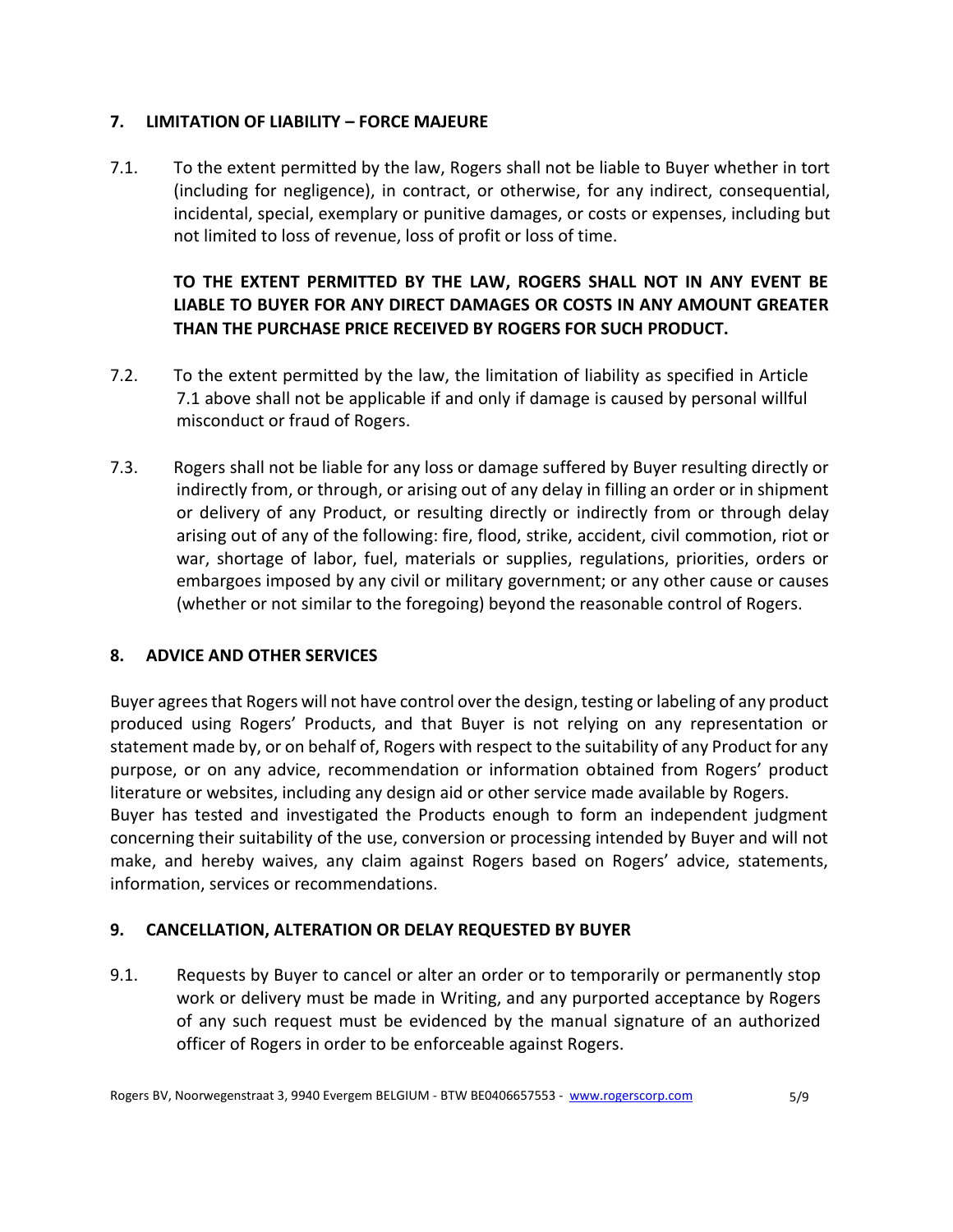- 9.2. Rogers reserves the right to refuse any such request and to set additional charges and other conditions under which a request is granted. Any such additional charges will be due and payable 30 Days after Rogers notifies Buyer.
- 9.3. All Product, parts or materials ordered or held by Rogers at Buyer's request shall be at the risk and expense of Buyer.
- 9.4. Rogers, at its option, may invoice Buyer for all costs and expenses resulting from such a request.
- 9.5. Such invoices shall be due and payable 30 days from issuance.

## **10. TOOLS, DIES, DESIGNS, DRAWINGS, JIGS, AND FIXTURES**

- 10.1. Rogers shall retain ownership, possession and control of all tools, dies, designs, drawings, Specifications, jigs, and fixtures prepared for the manufacture of Product subject to any order except where other written arrangements are specifically made between Rogers and Buyer.
- 10.2. Rogers shall not be responsible for problems resulting from errors in artwork, drawings, and/or Specifications supplied by Buyer.

## **11. UNDERSHIPMENTS – OVERSHIPMENTS**

Rogers reserves the right to over-ship or under-ship any order by any amount not to exceed five (5) percent of the amount ordered, payment to be based on the actual amount of Product shipped.

# **12. PATENTS, TRADEMARKS, AND COPYRIGHTS**

Rogers shall indemnify Buyer for damages for infringement of patents, trademarks or copyrights relating to Product sold hereunder which are solely the products of Rogers' design, and Buyer shall so indemnify Rogers for products that are solely of Buyers' design. Neither party shall be liable to indemnify the other unless the party charged with infringement is determined by a court of competent jurisdiction to be liable for such infringement as aforesaid. No indemnity shall apply to liability resulting from the manner of use of the Product by Buyer or others or from combining the Product with any other items. Each party shall give the other reasonable notice of any claim or infringement to which this indemnity applies and offer to allow the other to defend any suit resulting therefrom; otherwise, the party to whom notice of infringement is given shall not be liable, directly or indirectly, for any damages from such infringement. Anything herein to the contrary notwithstanding, any claim for indemnification shall be subject to the limitations set forth in Article 7.1.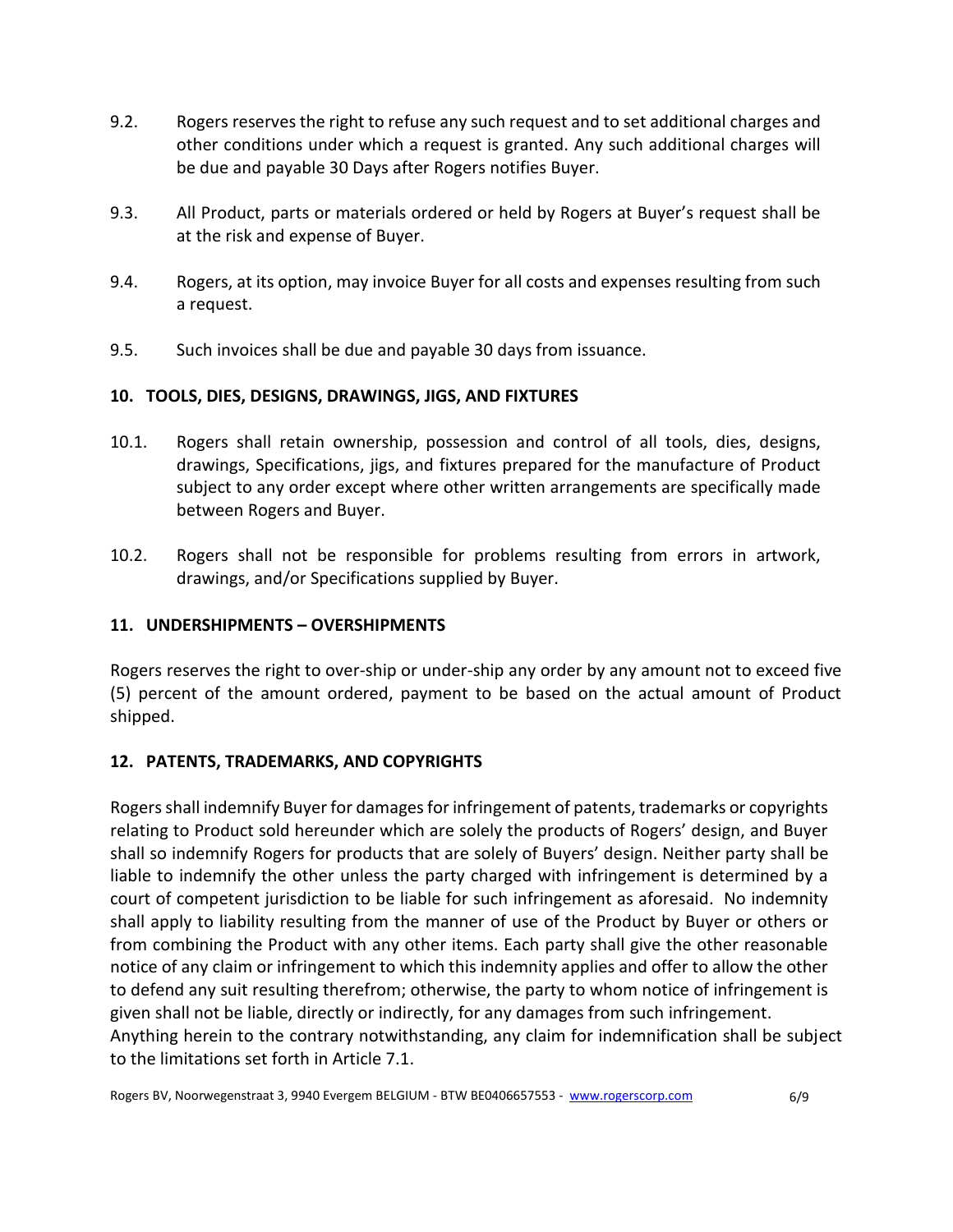#### **13. TERMINATION DUE TO AN EVENT OF INSOLVENCY**

- 13.1. If Buyer makes an assignment for the benefit of creditors or a petition shall be filed by or against Buyer under any bankruptcy or insolvency law, or if Buyer admits its inability to pay its debts as they come due or if a trustee, receiver or liquidator is appointed for any part of the assets of Buyer, or if Rogers has reasonable grounds for insecurity as to due performance by Buyer, then Rogers' obligation to perform hereunder shall immediately cease, unless Rogers thereafter otherwise agrees in Writing with Buyer, Buyer's trustee, receiver or representative. If such termination cannot lawfully occur ipso jure, Rogers has the right to terminate by a declaration of will, without any liability or notice.
- 13.2. Charges to Buyer shall be governed by the provisions of Paragraph 9.

#### **14. REPRODUCTION RIGHTS, NONDISCLOSURE**

- 14.1. Drawings, specifications, reports, photographs, materials, information and other data of Rogers relating to this Order Confirmation and all proprietary rights and interests therein and the subject matter thereof ("**Proprietary Information**") shall remain the property of Rogers (which term, for purposes of this paragraph only, shall include any and all affiliates of Rogers).
- 14.2. Buyer agrees that it will not, without the prior written consent of Rogers evidenced by the manual signature of an authorized officer of Rogers: (i) use Proprietary Information for the production or procurement of the Product covered by the Order Confirmation or any similar product from any other source, (ii) reproduce or otherwise appropriate Proprietary Information, or (iii) disclose Proprietary Information or make it available to any third party.
- 14.3. Buyer shall cause its employees, agents, subcontractors, and others having access to Proprietary Information to be aware of, and to abide by, the terms of this Article 14.
- 14.4. The parties acknowledge that damages at law may be an inadequate remedy for the breach or threatened breach of this Article 14, and that in the event of such a breach or threatened breach Rogers' rights hereunder may be enforced by any other remedy provided by contract or law.

#### **15. CONFLICTING TERMS**

15.1. These Terms and Conditions, the related Order Confirmation and the Specifications, constitute the entire agreement between the parties with regard to the subject matter hereof, and supersede all oral or written agreements and understandings with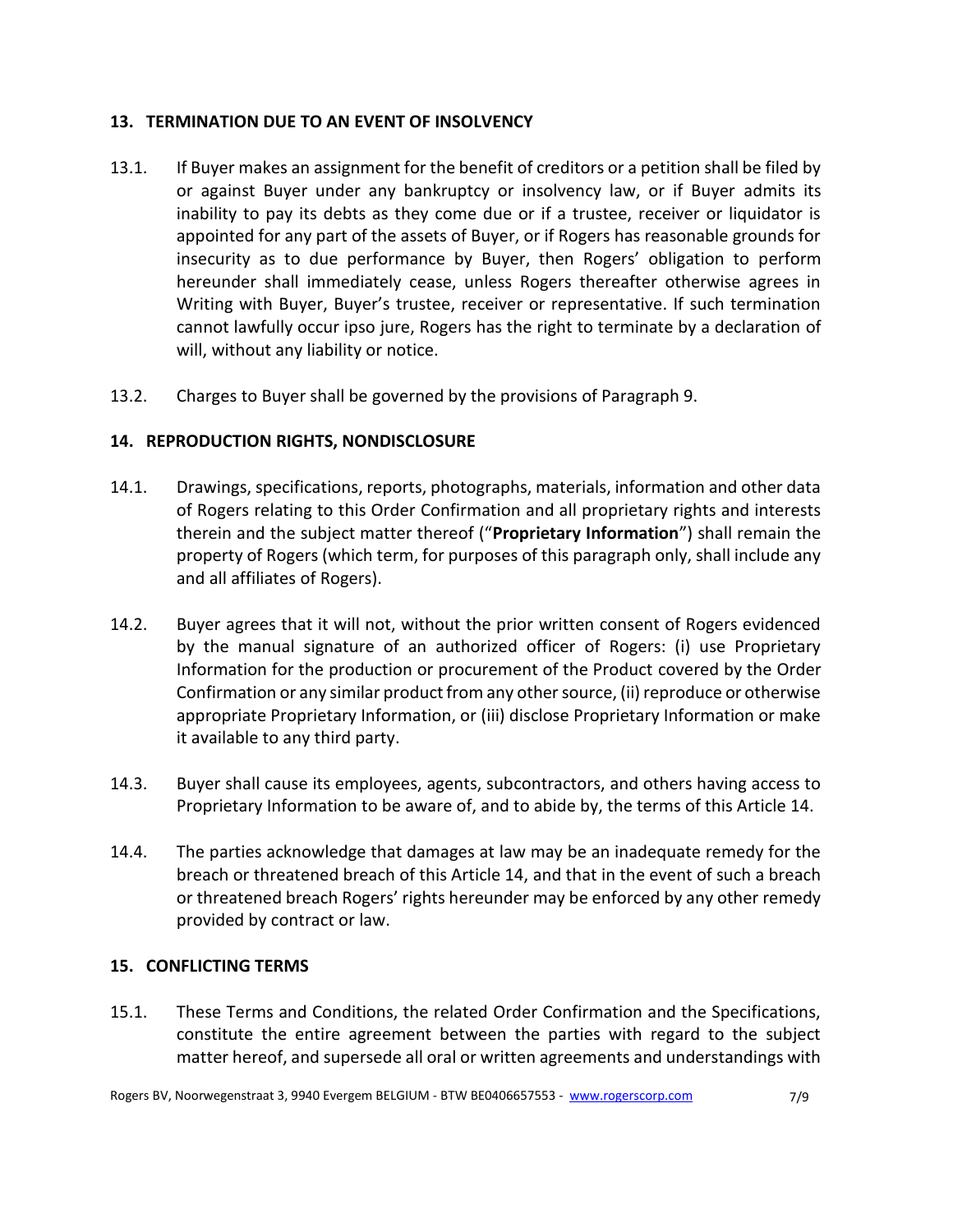respect thereto.

- 15.2. Buyer acknowledges that Rogers agrees to sell Product only under these Terms and Conditions, such Order Confirmation, the Specifications and any terms and conditions which have been agreed in Writing between Buyer and Rogers, with the express exclusion of any general or specific terms and conditions of Buyer, whether contrary or additional.
- 15.3. Buyer's communication of contrary or additional terms and conditions shall be construed as an offer to supplement and/or amend these Terms and Conditions. Such offer shall be deemed rejected unless accepted by Rogers in Writing. In the event of performance of an Order Confirmation after such communication of contrary or additional terms and conditions without acceptance by Rogers in Writing, the Agreement shall nevertheless not include those contrary or additional terms and conditions.

#### **16. ELECTRONIC TRANSACTIONS**

Buyer and Rogers agree to conduct the transactions governed by these Terms and Conditions by electronic means except: (i) as to matters where a manual signature of an authorized Rogers officer is required hereby; and (ii) Rogers' liability hereunder (including without limitation its warranty liability under Article 5) may not be increased or expanded except by an amendment or waiver in Writing complying with the terms of Article 18 bearing the manual signature of an authorized officer of Rogers.

#### **17. REMEDIES**

Upon default by Buyer, Rogers shall have the rights and remedies of a seller under this contract and under applicable law.

#### **18. MISCELLANEOUS**

- 18.1. Any unenforceable provision hereof shall be reformed to the extent necessary to permit enforcement thereof.
- 18.2. Any amendment or waiver of any provision hereof may be made only in Writing and signed by a duly-authorized representative of both Buyer and Rogers.
- 18.3. No delay or omission on the part of either party in exercising any right hereunder (except for the terms and conditions requiring a reply within an express period) shall operate as a waiver thereof, and no single or partial exercise of any right shall preclude any other or further exercise thereof or the exercise of any other right. No waiver of any breach shall operate as a waiver of any other breach or of the same breach on a